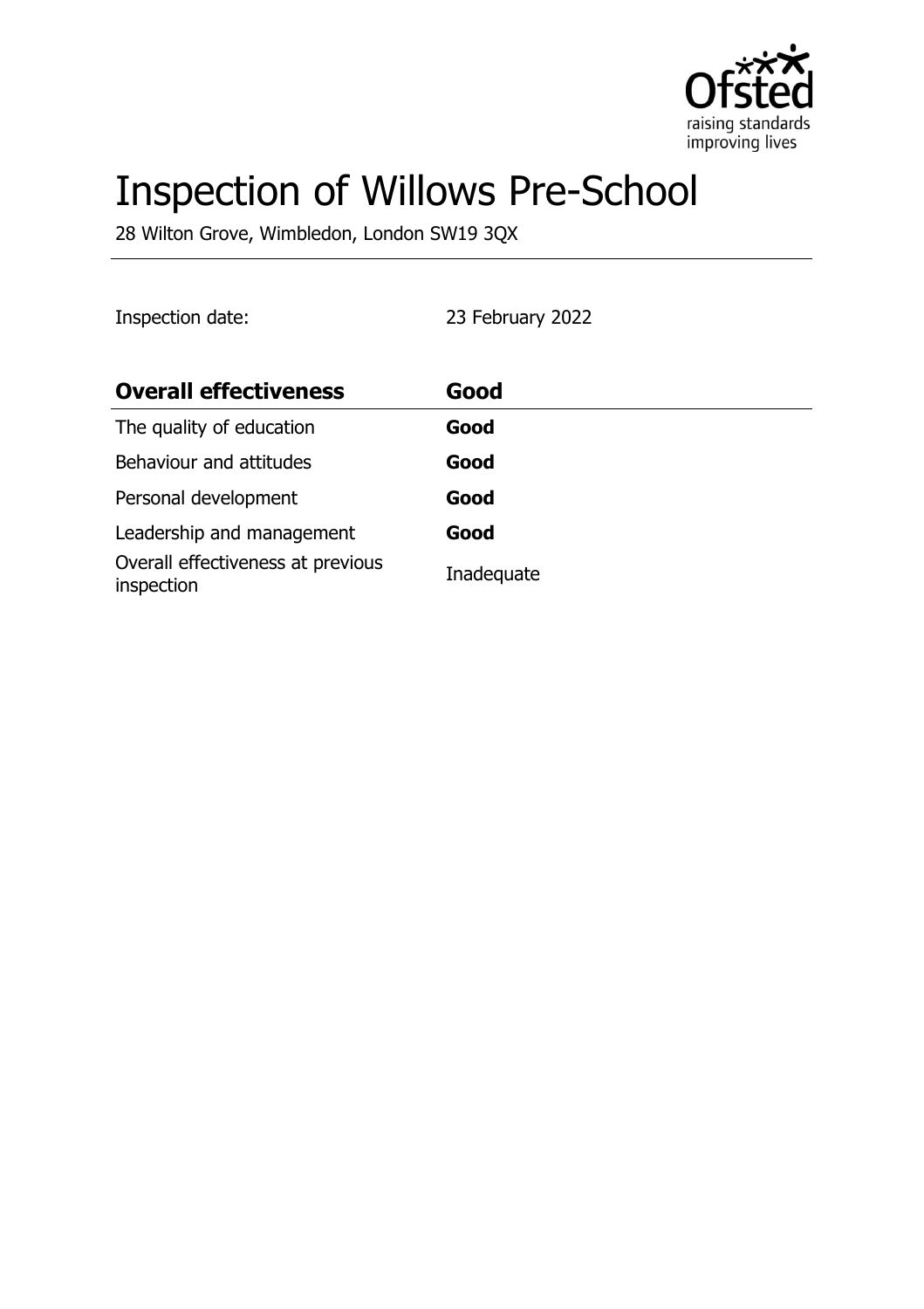

# **What is it like to attend this early years setting?**

## **The provision is good**

Children are happy, safe and settle in quickly at pre-school. They form positive relationships with their key person and other staff. Children develop positive attitudes to learning and the skilled staff have high expectations of them. Children take part in a range of interesting activities. For instance, the youngest children enjoy making caterpillars out of play dough and older children learn how to use knives to cut their fruit.

Children benefit from parental involvement at the setting. For example, parents visit pre-school to talk about their cultures and traditions and encourage children to join in art and craft activities. Children show a good level of independence, including during mealtimes.

Children are physically active, including outdoors. For example, they play with balls, enjoy digging and make muddy pies. Children benefit from a healthy and nutritious diet throughout the day and naturally learn about the importance of how to lead a healthy lifestyle. They enjoy a range of trips to the local community and forest school. Children show a kind and caring approach towards their friends. They are respectful of each other's differences. Children learn skills that prepare them for life in modern Britain.

## **What does the early years setting do well and what does it need to do better?**

- $\blacksquare$  The provider and the manager have worked hard since the last inspection to improve the overall quality of the setting. For example, they carry out robust staff supervisions and provide staff with a range of professional development opportunities to enhance their quality of teaching. Children benefit from a wellplanned curriculum across all areas of learning.
- Staff know children well and help them develop. They carefully observe and assess children's progress and plan meaningful learning experiences tailored to their individual needs and interests. Staff adapt activities for individual children to help them learn in the best possible environment. This includes the use of a smaller sensory room with a small group of children. All children, including those with special educational needs and/or disabilities and those who learn English as an additional language, make good progress to the next stage in learning.
- $\blacksquare$  The management team engages better with parents since the last inspection. Staff listen to parental views and ensure they involve them in their children's learning as much as possible. This helps to provide greater continuity in children's care and learning.
- $\blacksquare$  Staff provide a wealth of opportunities for children to express their feelings. For example, during circle time, staff ask children how they feel and discuss what makes them feel that way. In addition, if children display unacceptable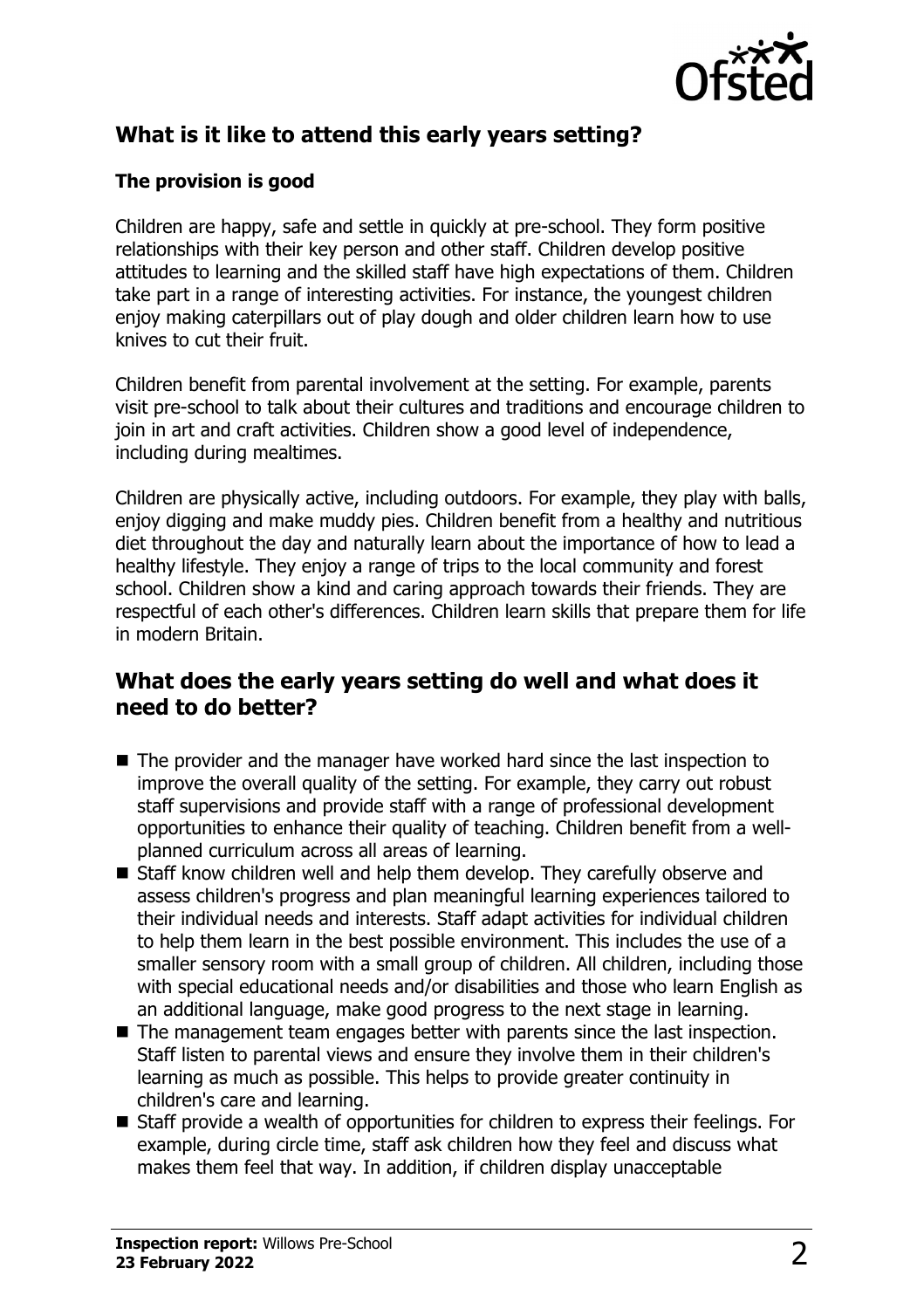

behaviour, staff talk to them at their level and explain what is expected of them.

- Staff read books to children and encourage their participation at story times. For instance, they encourage children to comment on the stories and discuss about what happens next. Children recall stories with confidence and develop a love for books. This enhances their literacy skills and helps them become confident communicators.
- Staff support children's understanding of the world. For example, when children curiously observe how the weather changes during the storm, staff prepare experiments that help strengthen children's understanding further.
- $\blacksquare$  Children enjoy experiments. For example, they observe with amazement how blue-coloured ice cubes melt in the warm red-coloured water. However, staff sometimes rush children to finish off as they want the next group of children to join the activity. There are some other times during the day, such as change of routines and morning free-play when the environment becomes noisy. This means children are sometimes disrupted, rushed and do not make the most of their learning and exploration.
- Staff use some supporting tools, including Makaton and 'now and next' cards to enhance children's understanding. Staff gather some key words in children's home language from parents when children first join. Staff also speak a range of languages. However, not all staff use the opportunities as they arise to allow children to hear their home language in their play.

# **Safeguarding**

The arrangements for safeguarding are effective.

Leaders, managers and staff ensure that children's safety and well-being are consistently supported. Leaders and managers regularly review staff's ongoing suitability to work with children. Staff undertake regular risk assessments to help keep children safe. They improve hygiene practices and teach children about good hygiene routines. For example, they all wash their hands after wiping their nose to prevent the spread of infections, including COVID-19. Staff know how to identify signs and symptoms of abuse and are fully confident with reporting procedures. This helps to protect children from harm and neglect.

# **What does the setting need to do to improve?**

#### **To further improve the quality of the early years provision, the provider should:**

- $\blacksquare$  build on current opportunities for children to hear their home language in their play
- $\blacksquare$  review and improve the organisation of routines to provide better clarity for children, minimise impact on noise levels, avoid distraction and enhance children's learning experiences.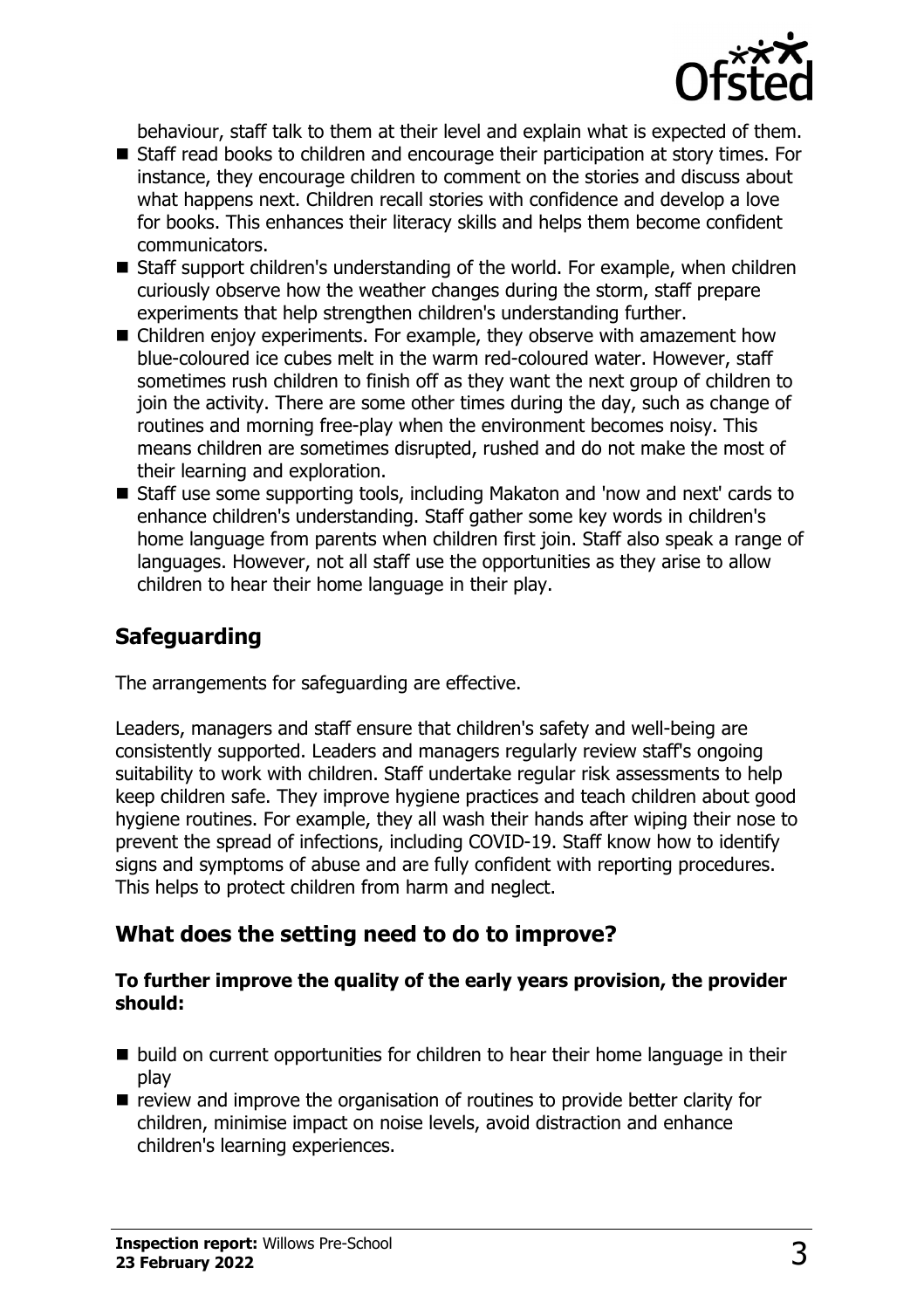

| <b>Setting details</b>                              |                                    |
|-----------------------------------------------------|------------------------------------|
| Unique reference number                             | EY391694                           |
| <b>Local authority</b>                              | Merton                             |
| <b>Inspection number</b>                            | 10210134                           |
| <b>Type of provision</b>                            | Childcare on non-domestic premises |
| <b>Registers</b>                                    | Early Years Register               |
| Day care type                                       | Full day care                      |
| Age range of children at time of<br>inspection      | $2$ to 4                           |
| <b>Total number of places</b>                       | 38                                 |
| Number of children on roll                          | 29                                 |
| Name of registered person                           | <b>Willows Pre-School Limited</b>  |
| <b>Registered person unique</b><br>reference number | RP528892                           |
| <b>Telephone number</b>                             | 020 8540 2388                      |
| Date of previous inspection                         | 16 September 2021                  |

# **Information about this early years setting**

Willows Pre-School registered in 2009. It is situated in Wimbledon in the London Borough of Merton. The pre-school serves the local community and is open Monday to Friday, from 7.30am to 6pm for 50 weeks of the year. The pre-school receives funding for early education for children aged two, three and four years. There are nine staff working with children; of these, six hold appropriate childcare qualifications.

# **Information about this inspection**

#### **Inspector**

Katarina Hustava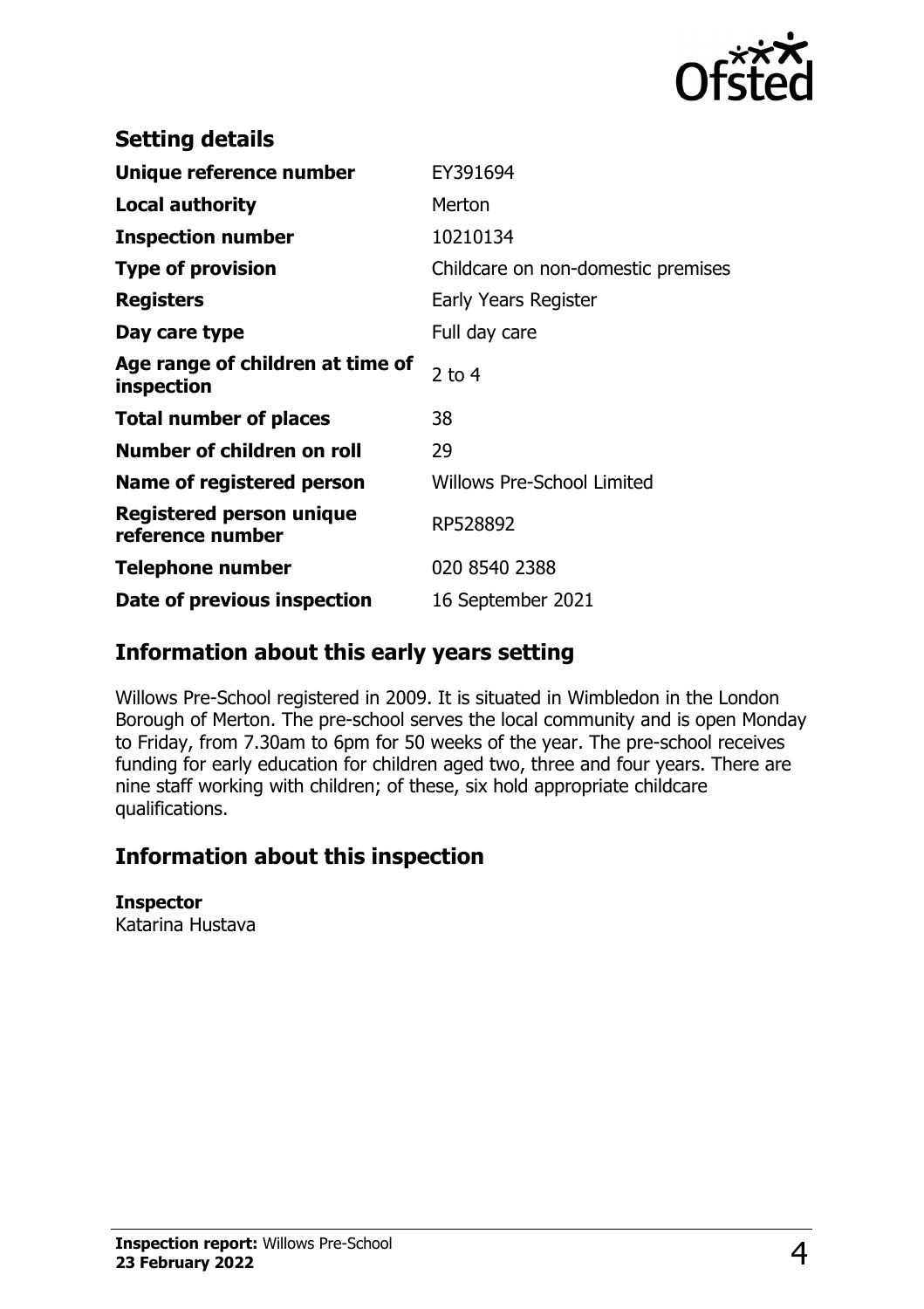

### **Inspection activities**

- $\blacksquare$  The inspector discussed any continued impact of the pandemic with the provider and has taken that into account in their evaluation of the provider.
- $\blacksquare$  The manager and the inspector completed the learning walk together.
- The inspector and the manager jointly observed and evaluated an activity.
- Parents spoke to the inspector and shared their views about the setting.
- $\blacksquare$  The inspector held a meeting with the provider and the manager.
- $\blacksquare$  The inspector spoke to staff and children at appropriate times during the inspection.
- The inspector reviewed some documents relevant to the inspection process.

We carried out this inspection under sections 49 and 50 of the Childcare Act 2006 on the quality and standards of provision that is registered on the Early Years Register. The registered person must ensure that this provision complies with the statutory framework for children's learning, development and care, known as the early years foundation stage.

If you are not happy with the inspection or the report, you can [complain to Ofsted](http://www.gov.uk/complain-ofsted-report).